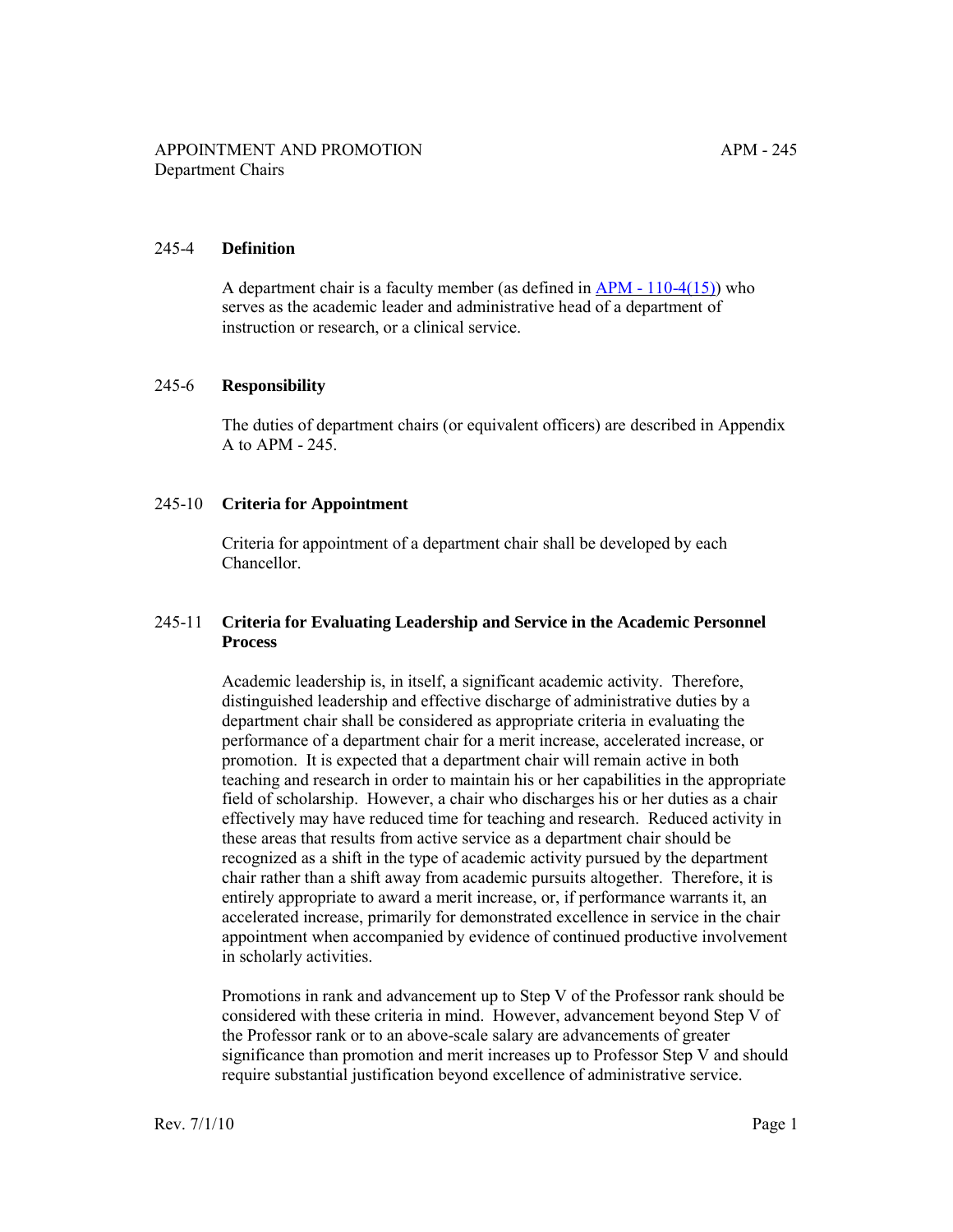Department chairs being considered for academic advancement are subject to regular review procedures, including review by the Committee on Academic Personnel or the equivalent committee.

# 245-16 **Restrictions**

Department chairs are subject to all Academic Personnel policies (APM).

Department chairs with concurrent appointments that are covered by the Health Sciences Compensation Plan are subject to APM - 670, Health Sciences [Compensation Plan.](http://ucop.edu/academic-personnel-programs/_files/apm/apm-670.pdf)

## 245-17 **Terms of Service**

Subject to APM - 245-20, department chairs shall be appointed for a period of up to five years, subject to reappointment.

## 245-18 **Salary**

Department chairs normally are compensated with stipends and/or additional summer compensation, when appropriate. Stipends shall be paid in accordance with [APM - 633, Stipends/Academic Appointees.](http://ucop.edu/academic-personnel-programs/_files/apm/apm-633.pdf) Stipend ranges shall be developed by each campus.

## 245-20 **Conditions of Employment**

A department chair serves at the discretion of the Chancellor. The Chancellor may terminate the appointment at any time, with or without cause.

Termination of a department chair appointment does not terminate the underlying faculty appointment.

A department chair may engage in outside activities as defined by, and in accordance with, [APM - 025, Conflict of Commitment and Outside Activities of](http://ucop.edu/academic-personnel-programs/_files/apm/apm-025-07-01.pdf)  [Faculty Members,](http://ucop.edu/academic-personnel-programs/_files/apm/apm-025-07-01.pdf) and, if a department chair has a concurrent Health Sciences Compensation Plan appointment, in accordance with [APM - 670, Health Sciences](http://ucop.edu/academic-personnel-programs/_files/apm/apm-670.pdf) [Compensation Plan and Guidelines on Occasional Outside Professional Activities](http://ucop.edu/academic-personnel-programs/_files/apm/apm-670.pdf)  [by Health Sciences Compensation Plan Participants.](http://ucop.edu/academic-personnel-programs/_files/apm/apm-670.pdf)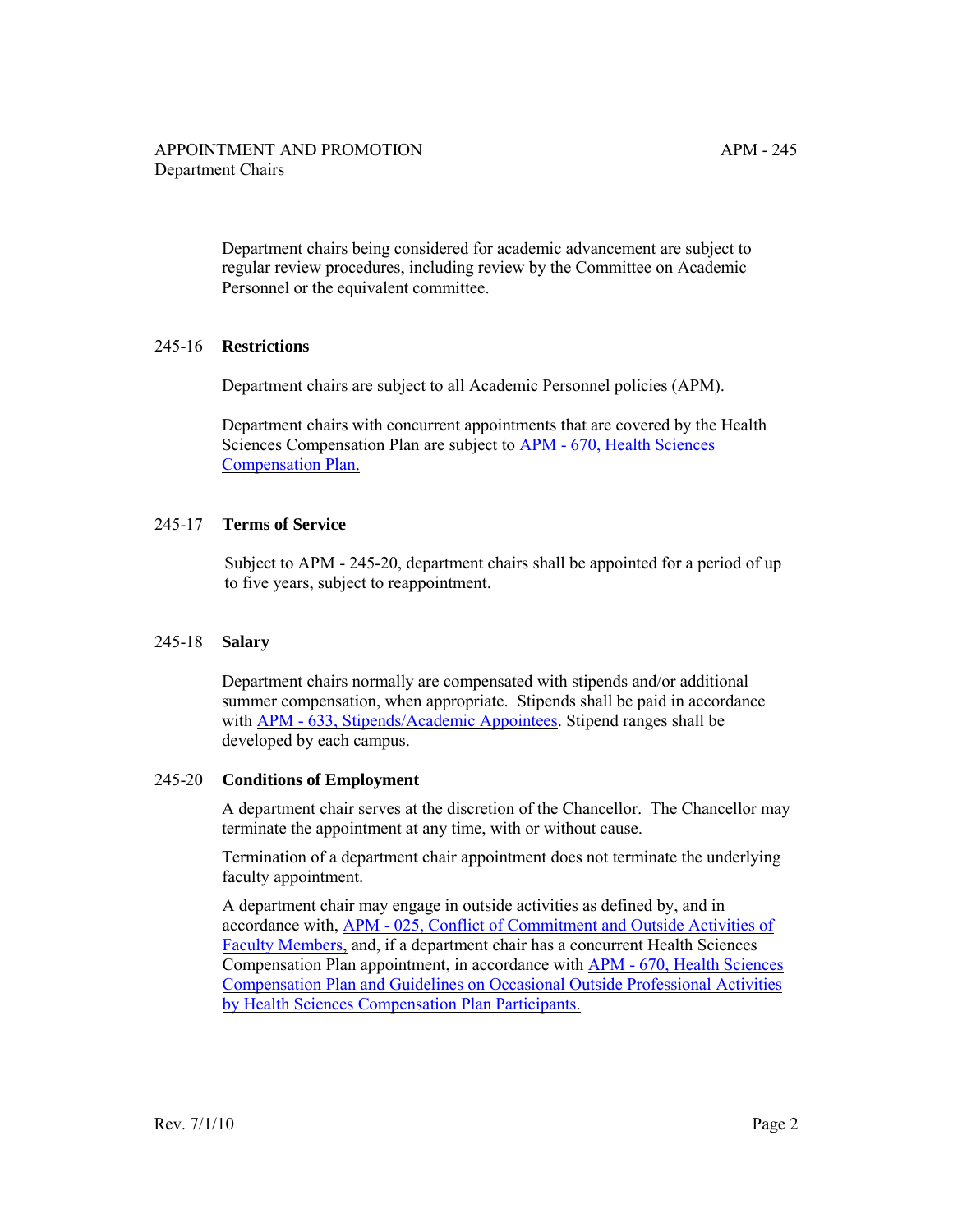## APPOINTMENT AND PROMOTION APM - 245 Department Chairs

# 245-24 **Authority**

The Chancellor has authority to appoint and reappoint department chairs, including those serving in an Interim or Acting capacity, and to approve administrative compensation up to the established Indexed Compensation Level  ${(ICL)}<sup>1</sup>$  in accordance with campus procedures and upon the recommendation of the Dean or equivalent officer and after consultation with the tenured faculty in the department. In accordance with [APM - 100-6-d](http://ucop.edu/academic-personnel-programs/_files/apm/apm-100.pdf), the Chancellor may redelegate to a designee authority for implementing APM - 245.

## 245-80 **Review Procedures**

A department chair shall serve no longer than five consecutive years without review. Each campus shall develop criteria and procedures for conducting department chair reviews.

 $\overline{a}$ 

 $<sup>1</sup>$  As stated in [Regents Standing Order 100.3\(b\).](http://www.universityofcalifornia.edu/regents/bylaws/so1003.html)</sup>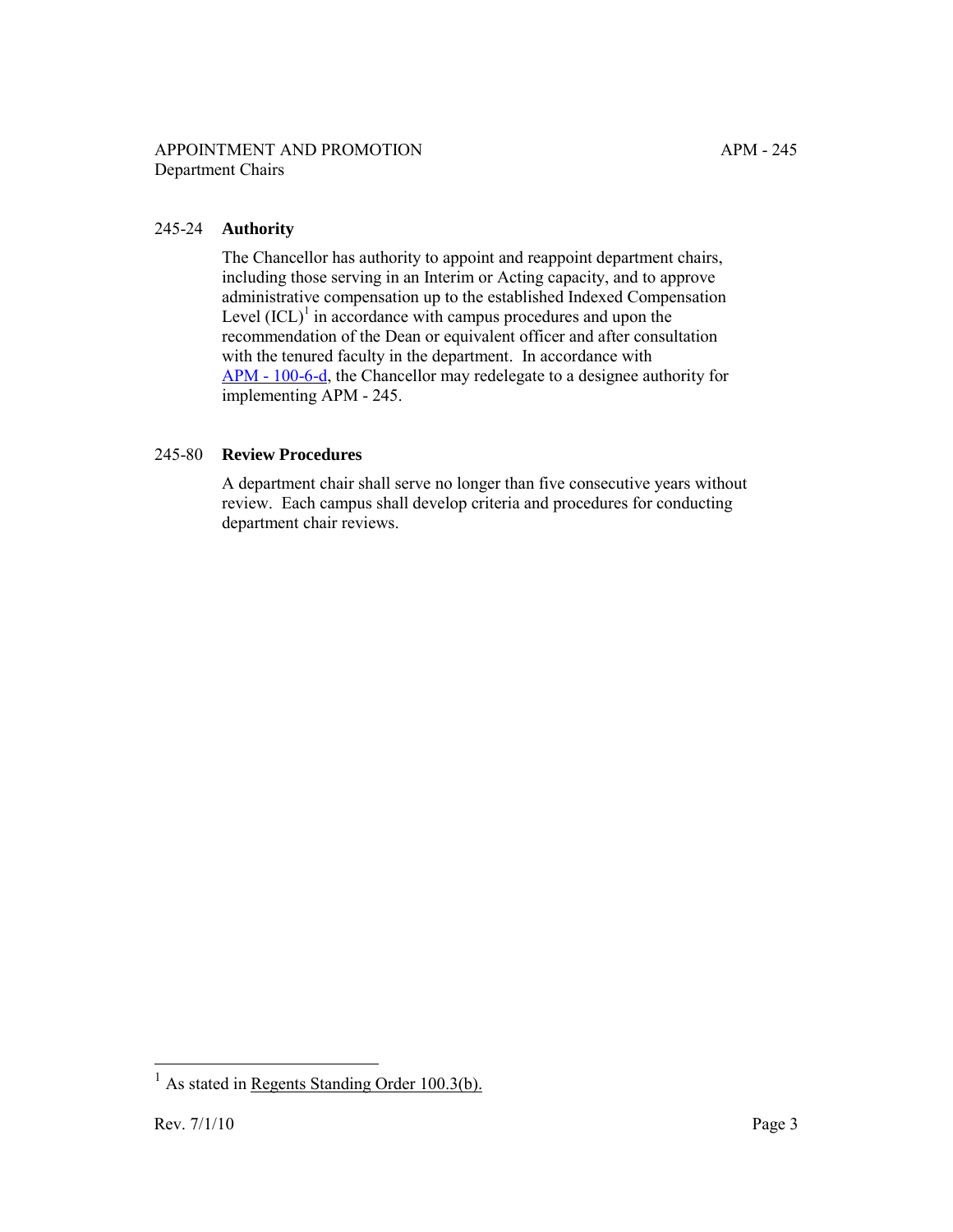## **Duties of Department Chairs (or Equivalent Officers)**

The chair of a department of instruction and research is its leader and administrative head. Appointed by the Chancellor, the chair is responsible to the Chancellor through the Dean of the college or school.

As leader of the department, the chair has the following duties:

- 1. The appointee is in charge of planning the programs of the department in teaching, research, and other functions. The chair is expected to keep the curriculum of the department under review, and to maintain a climate that is hospitable to creativity, diversity, and innovation.
- 2. The appointee is responsible for the recruitment, selection, and evaluation of both the faculty and the staff personnel of the department. In consultation with colleagues, the chair recommends appointments, promotions, merit advances, and terminations. The appointee is responsible for maintaining a departmental affirmative action program for faculty and staff personnel, consistent with University affirmative action goals. The appointee is expected to make sure that faculty members are aware of the criteria prescribed for appointment and advancement, and to make appraisals and recommendations in accordance with the procedures and principles stated in the President's Instructions to Appointment and Promotion Committees.
- 3. The appointee should be receptive to questions, complaints, and suggestions from members of the department, both faculty and staff personnel, and from students, and should take appropriate action on them.

The chair's administrative duties include the following (special assignments may be added from time to time, and the Chancellor or Dean may specify additional duties):

- 1. To make teaching assignments in accordance with the policy described in [Academic Senate Regulation 750](http://www.universityofcalifornia.edu/senate/manual/rpart3.html#r750) and to assign other duties to members of the department staff.
- 2. To prepare the schedule of courses and of times and places for class meetings.
- 3. To establish and supervise procedures for compliance with University policy on the use of guest lecturers and [Academic Senate Regulation 546](http://www.universityofcalifornia.edu/senate/manual/rpart2.html#r546) on special studies courses.